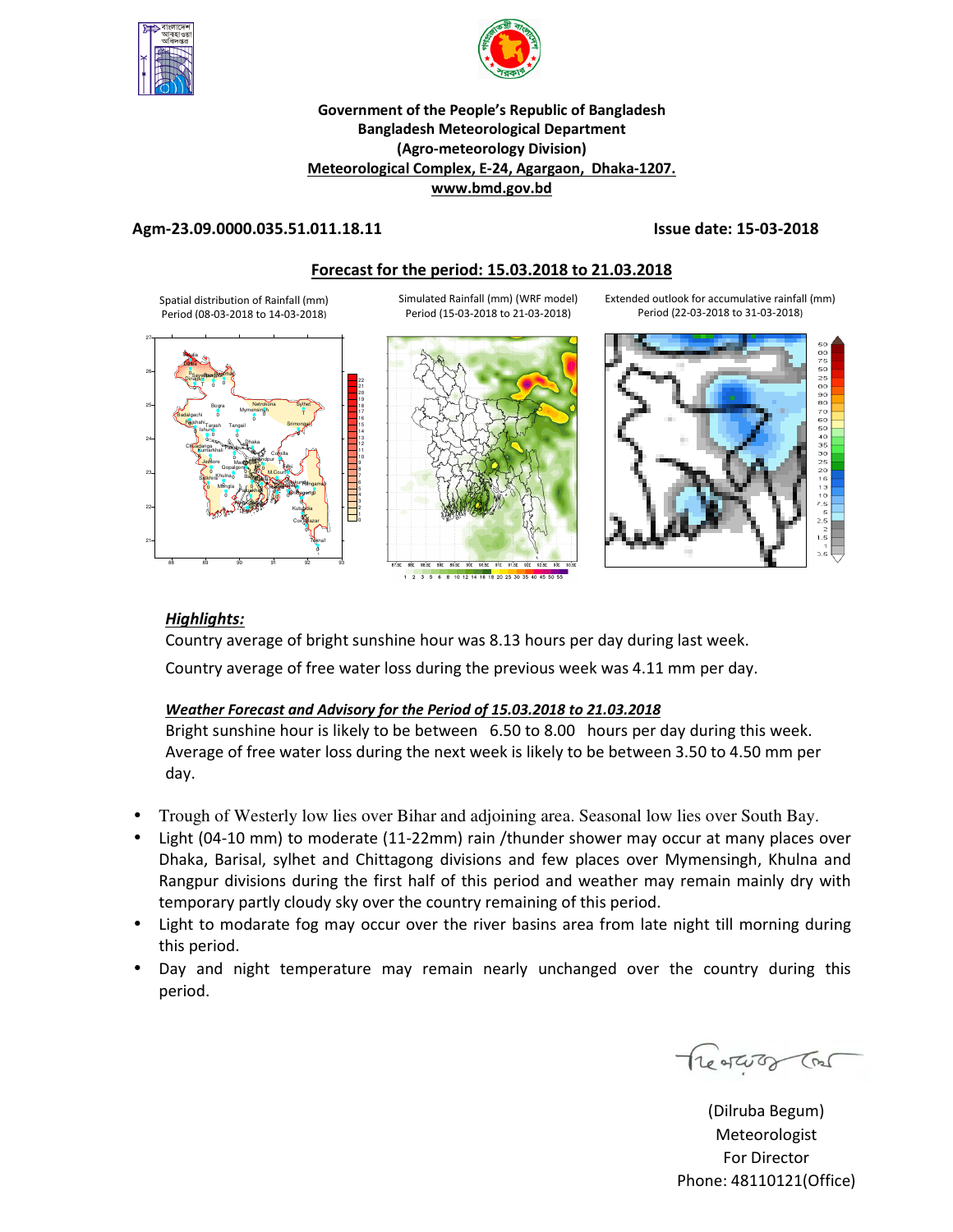# **Short Weather description Period: 08.03.2018 to 14.03.2018**

| <b>Divisions</b> | Maximum<br>temperature<br>range in <sup>o</sup> C |  |                        |              | <b>Highest maximum</b><br>temperature in <sup>o</sup> C |      |    |      | <b>Minimum</b><br>temperature<br>Range in <sup>o</sup> C |                | Lowest minimum<br>temperature in <sup>o</sup> C |                           |  |
|------------------|---------------------------------------------------|--|------------------------|--------------|---------------------------------------------------------|------|----|------|----------------------------------------------------------|----------------|-------------------------------------------------|---------------------------|--|
| <b>Dhaka</b>     | 28.0                                              |  | $-35.3$ $\sqrt[12]{C}$ |              | Faridpur                                                | 35.3 | °c | 14.6 | 24.0                                                     | °c             | Gopalgonj                                       | 14.6 <sup>o</sup> C       |  |
| Mymensingh       | 24.0                                              |  | $-31.9$ °C             |              | Mymensingh                                              | 31.9 | °c | 17.0 | 20.0                                                     | °c             | Mymensingh &<br>Netrokona                       | 17.0 <sup>o</sup> C       |  |
| Chittagong       | 30.0                                              |  | $-34.7\degree$ C       |              | Cox's Bazar                                             | 34.7 | °c | 15.0 | 22.3                                                     | °c             | Sitakunda                                       | 15.0 <sup>o</sup> C       |  |
| Sylhet           | 22.6                                              |  | $-33.7$                | °c           | Sylhet                                                  | 33.7 | °c | 13.5 | 20.4                                                     | $^{\circ}$ c   | Srimongal                                       | 13.5 <sup>0</sup> C       |  |
| Rajshahi         | 28.5                                              |  | $-34.7$                | °c           | <b>Ishurdi</b>                                          | 34.7 | °c | 14.2 | 20.0                                                     | °c             | Ishurdi i                                       | $14.2 \text{ }^{\circ}$ C |  |
| Rangpur          | 26.5                                              |  | $-32.0$                | °c           | Dinajpur & Rajar hat                                    | 32.0 | °c | 15.0 | 19.9                                                     | °c             | Tetulia                                         | 15.0 <sup>o</sup> C       |  |
| Khulna           | 32.0                                              |  | $-36.8$                | $^{\circ}$ c | Jessore                                                 | 36.8 | °c | 14.0 | 22.5                                                     | °⊂             | Chuadanga                                       | 14.0 <sup>0</sup> C       |  |
| <b>Barisal</b>   | 32.0                                              |  | $-35.6$                | °c           | Patuakhali                                              | 35.6 | °c | 15.2 | 24.7                                                     | $\overline{c}$ | Khepupara                                       | 15.2 <sup>o</sup> C       |  |

#### Maximum And Minimum Temperature (Range and Extreme)

#### *Rainfall analysis* **and** *average temperature:-*

| Name of the<br><b>Divisions</b> | Name of the<br><b>Stations</b> | Total<br>Rainfall<br>in (mm) | Normal<br>Rainfall<br>in $(mm)$ | <b>Deviation</b><br>in % | Total<br>Rainy<br>days | Average<br>M ax<br>in % | Average<br>M in<br>Humidity Humidity<br>in % | Average<br>Max.<br>temp in °C | Average<br>Normal<br>M ax.<br>temp in<br>°C | Average<br>M in.<br>temp in °<br>С | Average<br>Normal<br>M in.<br>temp in<br>°C |
|---------------------------------|--------------------------------|------------------------------|---------------------------------|--------------------------|------------------------|-------------------------|----------------------------------------------|-------------------------------|---------------------------------------------|------------------------------------|---------------------------------------------|
| Dhaka                           | Dhaka                          | 000                          | 12                              | $-100$                   | **                     | 080                     | 026                                          | 33.2                          | 31.9                                        | 20.3                               | 20.0                                        |
|                                 | Faridpur                       | 000                          | 8                               | $-100$                   | $\ast\ast$             | 095                     | 022                                          | 34.1                          | 31.9                                        | 17.8                               | 18.9                                        |
|                                 | Madaripur                      | 000                          | 6                               | $\ast\ast$               | **                     | 095                     | 021                                          | 34.3                          | 32.2                                        | 17.7                               | 19.3                                        |
|                                 | Nikli                          | 000                          | $\star\star$                    | $***$                    | $**$                   | 094                     | 051                                          | 30.6                          | $\star\star$                                | 18.2                               |                                             |
|                                 | Tangail                        | 000                          | 9                               | $-100$                   | **                     | 090                     | 031                                          | 32.6                          | 31.3                                        | 17.8                               | 18.3                                        |
|                                 | Gopalgonj                      | 000                          | $\star\star$                    | $***$                    | **                     | 093                     | 025                                          | 33.6                          |                                             | 18.3                               |                                             |
| Mymensingh                      | Mymensingh                     | 000                          | 8                               | **                       | $\ast\ast$             | 092                     | 045                                          | 30.4                          | 30.5                                        | 18.2                               | 18.2                                        |
|                                 | Netrokona                      | 000                          | $\star\star$                    | $***$                    | $\ast\ast$             | 091                     | 052                                          | 28.9                          | $\star\star$                                | 17.8                               |                                             |
| Chittagong                      | Chittagong                     | 000                          | 3                               | $***$                    | $\ast\ast$             | **                      | **                                           | 32.1                          | 30.4                                        | 20.1                               | 19.7                                        |
|                                 | Sitakunda                      | 000                          | 3                               | $***$                    | **                     | **                      | **                                           | **                            | 31.0                                        | **                                 | 19.0                                        |
|                                 | Rangamati                      | 000                          | 3                               | $-100$                   | **                     | **                      | $\frac{1}{2}$                                | **                            | 32.0                                        | **                                 | 19.1                                        |
|                                 | Cox'sBazar                     | 000                          | 3                               | $***$                    | $\ast\ast$             | 090                     | 042                                          | 32.6                          | 31.1                                        | 20.9                               | 20.4                                        |
|                                 | Teknaf                         | 000                          | 1                               | $***$                    | **                     | **                      | **                                           | ₩                             | 30.8                                        |                                    | 20.1                                        |
|                                 | Hatiya                         | 000                          | 3                               | $-100$                   | $\ast\ast$             | $\ast\ast$              | $\frac{1}{2}$                                | **                            | 30.5                                        |                                    | 20.2                                        |
|                                 | Sandw ip                       | 000                          | 5                               | $-100$                   | **                     | 097                     | 043                                          | 32.0                          | 29.9                                        | 19.3                               | 21.1                                        |
|                                 | Kutubdia                       | 000                          | 3                               | $-100$                   | **                     | **                      | **                                           | $**$                          | 29.9                                        | **                                 | 20.5                                        |
|                                 | Feni                           | 000                          | 8                               | $-100$                   | $\ast\ast$             | **                      | $\ast\ast$                                   | $\ast\ast$                    | 31.2                                        | **                                 | 19.8                                        |
|                                 | M.Court                        | 000                          | 5                               | $-100$                   | $\ast\ast$             | 095                     | 038                                          | 33.0                          | 31.2                                        | 19.4                               | 19.5                                        |
|                                 | Chandpur                       | 000                          | 6                               | $\ast\ast$               | $\ast\ast$             | 088                     | 037                                          | 33.3                          | 31.2                                        | 20.1                               | 19.9                                        |
|                                 | Comilla                        | Т                            | 8                               | $***$                    | 01                     | 094                     | 044                                          | 31.3                          | 30.6                                        | 18.6                               | 19.2                                        |
| Sylhet                          | Sylhet                         | T                            | 17                              | $***$                    | 01                     | 081                     | 036                                          | 30.7                          | 30.7                                        | 18.3                               | 18.3                                        |
|                                 | Srimongal                      | 000                          | 13                              | $-100$                   | $**$                   | **                      | $\ast\ast$                                   | **                            | 31.2                                        | **                                 | 16.8                                        |
| Rajshahi                        | Rajshahi                       | 000                          | 3                               | $***$                    | **                     | 097                     | 028                                          | 33.1                          | 32.2                                        | 16.5                               | 17.1                                        |
|                                 | Bogra                          | 000                          | 6                               | $\ast\ast$               | $\ast\ast$             | 091                     | 026                                          | 31.8                          | 31.0                                        | 18.7                               | 18.2                                        |
|                                 | <b>Ishurdi</b>                 | 000                          | 5                               | $***$                    | $\ast\ast$             | 098                     | 014                                          | 32.7                          | 32.0                                        | 16.4                               | 17.2                                        |
|                                 | Badalgachi                     | 000                          | $\star\star$                    | $***$                    | **                     | 100                     | 027                                          | 30.9                          |                                             | 17.4                               |                                             |
|                                 | Tarash                         | 000                          | $\star\star$                    | $***$                    | $\ast\ast$             | **                      | **                                           | **                            |                                             | **                                 |                                             |
| Rangpur                         | Rangpur                        | 000                          | 5                               | $-100$                   |                        | 090                     | 040                                          | 30.5                          | 29.7                                        | 17.9                               | 16.5                                        |
|                                 | Dinajpur                       | 000                          | 3                               | $***$                    |                        | 093                     | 037                                          | 30.8                          | 30.3                                        | 16.9                               | 16.6                                        |
|                                 | Sayedpur                       | T                            | $\star\star$                    | $***$                    | 01                     |                         |                                              |                               | $\star\star$                                |                                    |                                             |
|                                 | Rajarhat                       | 000                          | $\star\star$                    | $***$                    |                        | 093                     | 036                                          | 30.5                          | $\star\star$                                | 16.8                               |                                             |
|                                 | Tetulia                        | 021                          | $^{\star\star}$                 | $***$                    | 03                     | 096                     | 032                                          | 29.9                          | $\star\star$                                | 16.4                               | $\star\star$                                |
|                                 | Dimla                          | 000                          | **                              | $***$                    | $\ast\ast$             | 091                     | 042                                          | 30.0                          | **                                          | 17.3                               |                                             |
| Khulna                          | Khulna                         | 000                          | 4                               | $-100$                   | $\ast\ast$             | 096                     | 033                                          | 33.7                          | 32.5                                        | 19.2                               | 19.7                                        |
|                                 | Mongla                         | 000                          | $\star\star$                    | $***$                    | **                     | $\ast\ast$              | $\frac{1}{2}$                                | **                            |                                             | **                                 |                                             |
|                                 | Jessore                        | 000                          | 7                               | $-100$                   | **                     | $\ast\ast$              | $\frac{1}{2}$                                | $\ast\ast$                    | 32.8                                        | **                                 | 18.7                                        |
|                                 | Chuadanga                      | 000                          | 3                               | **                       | $**$                   | 093                     | 025                                          | 34.2                          | 32.7                                        | 16.5                               | 18.1                                        |
|                                 | Satkhira                       | 000                          | 6                               | **                       | **                     | 096                     | 020                                          | 33.7                          | 32.5                                        | 18.1                               | 20.0                                        |
|                                 | Kumarkhali                     | 000                          | $\overline{**}$                 | $***$                    | $**$                   | 073                     | 057                                          | 33.5                          |                                             | 18.4                               |                                             |
| <b>Barisal</b>                  | <b>Barisal</b>                 | 000                          | 11                              | $-100$                   | $\ast\ast$             | 098                     | 029                                          | 33.3                          | 32.0                                        | 18.9                               | 19.7                                        |
|                                 | <b>Bhola</b>                   | 002                          | $\overline{4}$                  | $\ast\ast$               | 01                     | 098                     | 038                                          | 33.7                          | 31.6                                        | 19.9                               | 20.5                                        |
|                                 | Patuakhali                     | 000                          | $\overline{4}$                  | **                       | $\ast\ast$             | 098                     | 032                                          | 34.2                          | 32.0                                        | 20.1                               | 20.3                                        |
|                                 | Khepupara                      | 000                          | 10                              | **                       | $\ast\ast$             | 097                     | 035                                          | 33.8                          | 31.5                                        | 19.9                               | 20.8                                        |

N.B-.Analyses contained in this bulletin are based on preliminary \* un-checked data. \*\* Data not received. \*\*\* Data not available.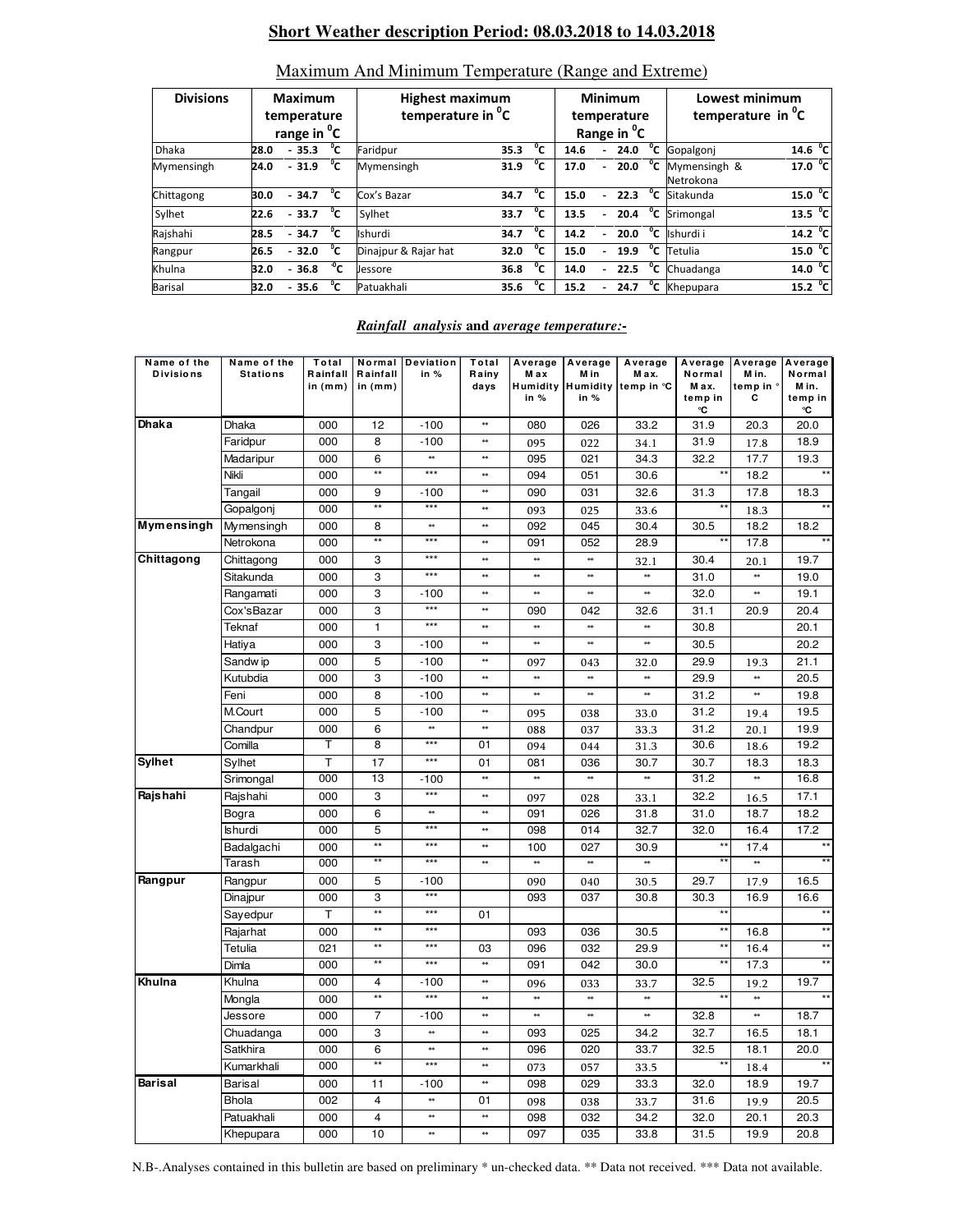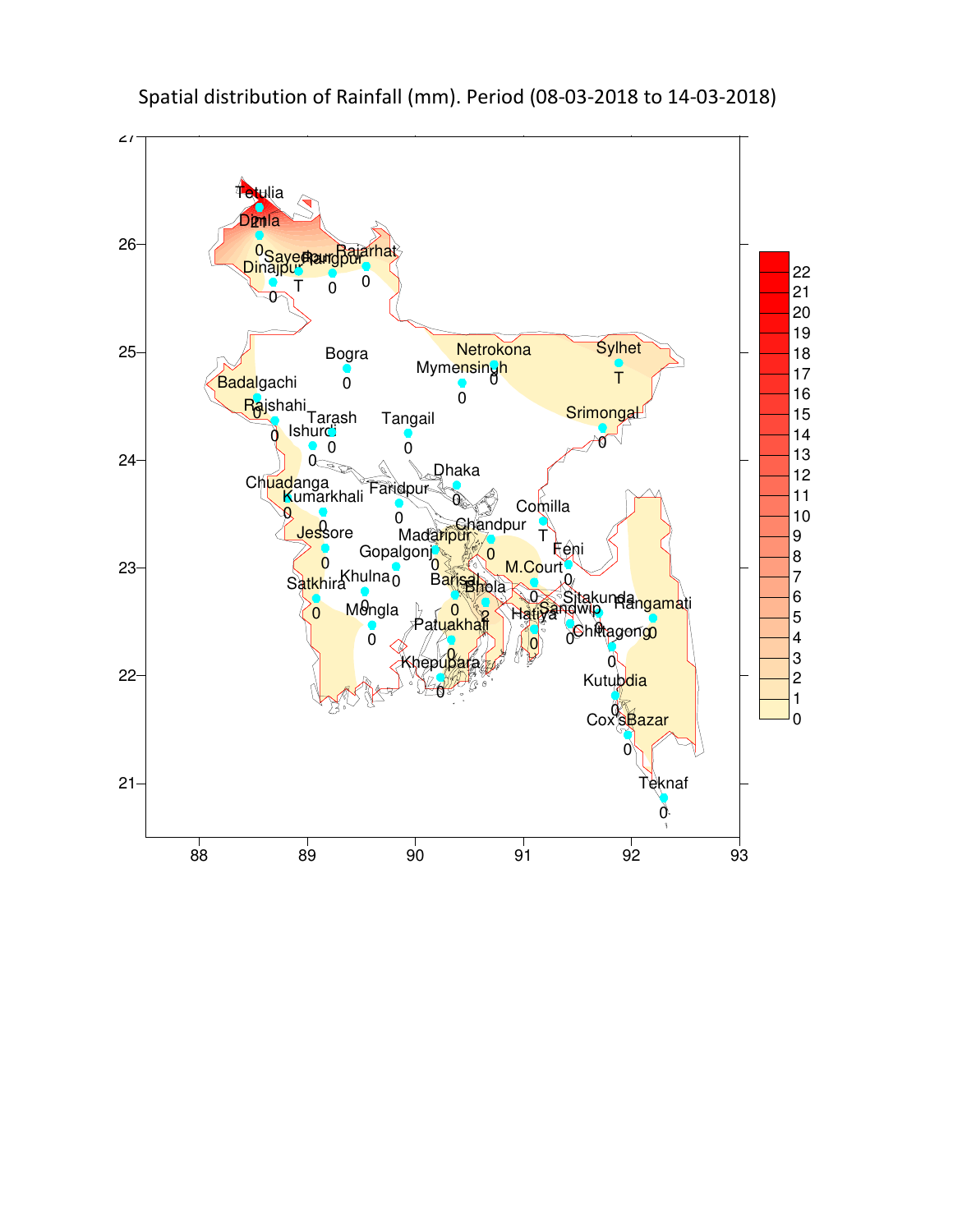



# গণপ্রজাতন্ত্রী বাংলাদেশ সরকার বাংলাদেশ আবহাওয়া অধিদপ্তর কৃষি আবহাওয়া মহাশাখা আবহাওয়া ভবন, ই-২৪, আগারগাঁও, ঢাকা-১২০৭। www.bmd.gov.bd

তারিখ: ১৫-০৩-২০১৮ খ্রিঃ

এজিএম-২৩.০৯.০০০০.০৩৫.৫১.০১১.১৮.১১

# পূর্বাভাসের সময়কাল: ১৫-০৩-২০১৮ থেকে ২১-০৩-২০১৮

Spatial distribution of Rainfall (mm) Period (08-03-2018 to 14-03-2018)



Simulated Rainfall (mm) (WRF model) Period (15-03-2018 to 21-03-2018)



Extended outlook for accumulative rainfall (mm) Period (22-03-2018 to 31-03-2018)



গত সপ্তাহে দেশের দৈনিক উজ্জ্বল সূর্যাকরণ কালের গড় ৭.৪৯ ঘন্টা ছিল । গত সপ্তাহে দেশের দৈনিক বাষ্পীভবনের গড় ২.৬০ মিঃ মিঃ ছিল।

## আবহাওয়ার পূর্বাভাসঃ- ১৫-০৩-২০১৮ থেকে ২১-০৩-২০১৮ ইং পর্যন্ত।

এ সপ্তাহে দৈনিক উজ্জুল সূর্য কিরণ কাল ৫.০০ থেকে ৬.০০ ঘন্টার মধ্যে থাকতে পারে ।

আগামী সপ্তাহের বাষ্পীভবনের দৈনিক গড় ২.৫০ মিঃ মিঃ থেকে ৩.৫০ মিঃ মিঃ থাকতে পারে।

- পশ্চিমা লঘুচাপের বর্ধিতাংশ বিহার ও তৎসংলগ্ন এলাকায় অবস্থান করছে। মৌসুমের স্বাভাবিক লঘুচাপ দক্ষিণ  $\bullet$ বঙ্গোপসাগর অবস্থান করছে।
- করছেএ সময়ের শুরুতে ঢাকা, খুলনা, বরিশাল, ময়মনসিংহ, সিলেট এবং চট্টগ্রাম বিভাগের অনেক স্থানে ও রাজশাহী বিভাগের কিছু কিছু স্থানে হাঙ্কা (০৪-১০মিঃমিঃ) থেকে মাঝারী (১১-২২ মিঃমিঃ) ধরণের বৃষ্টি/বজ্রবৃষ্টি হতে পারে এবং শেষার্ধে সারাদেশের আকাশ অস্থায়ীভাবে অংশিক মেঘলাসহ আবহাওয়া প্রধানতঃ শুষ্ক থাকতে পারে।
- এ সময়ে সারাদেশে মধ্য রাত হতে সকাল পর্যন্ত হাল্কা থেকে মাঝারি কুয়াশা পড়তে পারে।
- এ সময়ে সারাদেশে দিন ও রাতের তাপমাত্রা সামান্য হ্রাস পেতে পারে।

Treatures Cal

(দিলরুবা বেগম) আবহাওয়াবিদ পরিচালকের পক্ষে ফোন-৪৮১১০১২১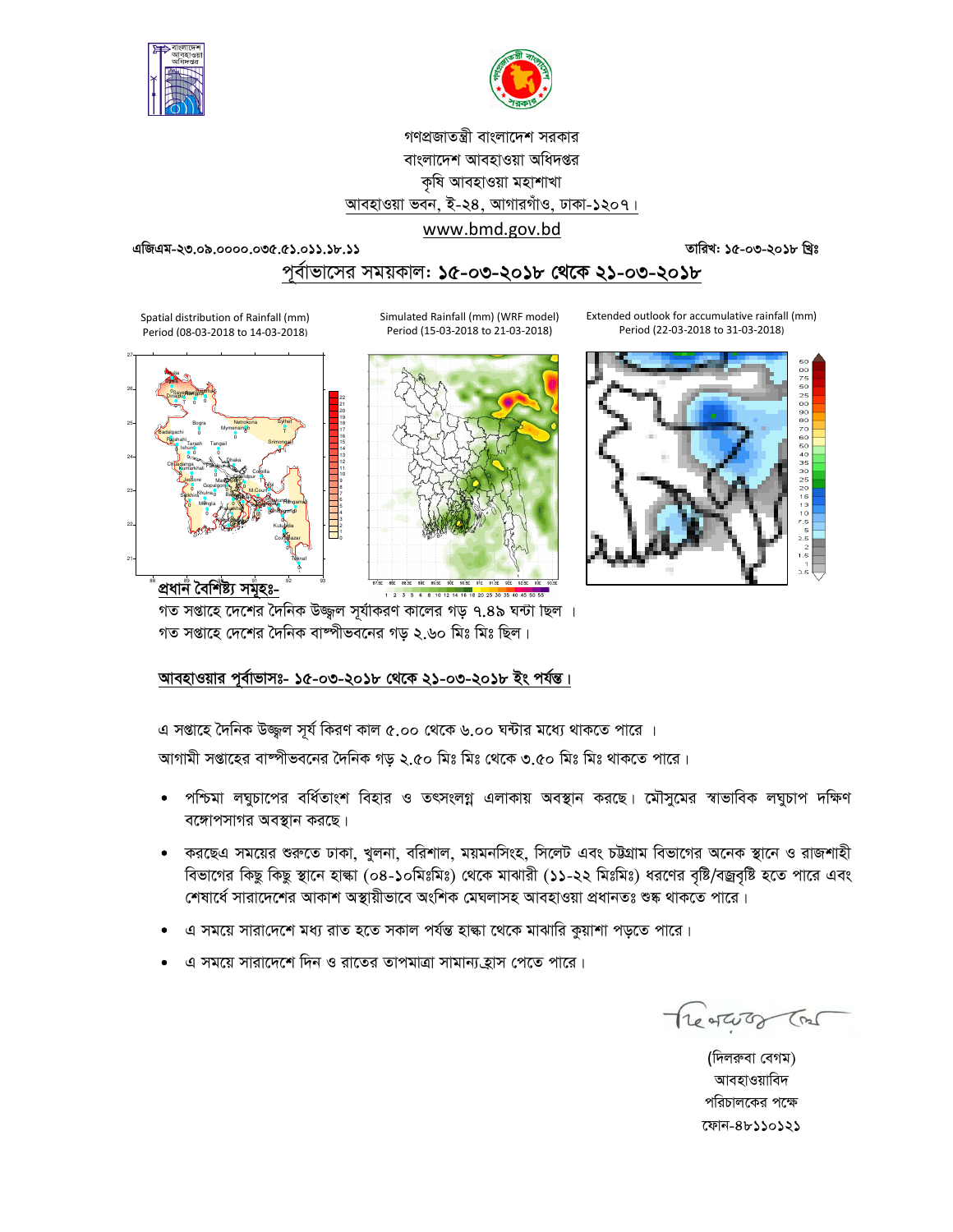#### সংক্ষিপ্ত আবহাওয়া বিবরণী, সময়: ০৮-০৩-২০১৮ থেকে ১৪-০৩-২০১৮

| বিভাগ     | সৰ্বোচ্চ তাপমাত্ৰার পরিসর |         |                | সৰ্বোচ্চ তাপমাত্ৰা ° <b>সেঃ</b> |                        |  |      |      | সর্বনিম্ন তাপমাত্রার পরিসর ° <b>সেঃ</b> | সর্বনিম তাপমাত্রা °সেঃ |      |                |  |
|-----------|---------------------------|---------|----------------|---------------------------------|------------------------|--|------|------|-----------------------------------------|------------------------|------|----------------|--|
| ঢাকা      | ২৮.০                      | - ৩৫.৩  | $^{\circ}$ সেঃ | ফরিদপুর                         | $^\circ$ সেঃ<br>৩৫.৩   |  | ১৪.৬ | ২8.० | $^{\circ}$ সেঃ                          | গোপালগঞ্জ              | 38.9 | $^{\circ}$ সেঃ |  |
| ময়মনসিংহ | २8.०                      | - ৩১.৯  | সেঃ            | ময়মনসিংহ                       | $^{\circ}$ সেঃ<br>৩১.৯ |  | ১৭.০ | ২০.০ | সেঃ                                     | ময়মনসিংহ, নেত্ৰকোনা   | 59.0 | $^{\circ}$ সেঃ |  |
| চউগ্ৰাম   | ৩০.০                      | ৩৪.৭    | $^{\circ}$ সেঃ | কক্সবাজার                       | $^{\circ}$ সেঃ<br>৩৪.৭ |  | ১৫.০ | ২২.৩ | $^{\circ}$ সেঃ                          | সীতাকুভ                | ১৫.০ | $^{\circ}$ সেঃ |  |
| সিলেট     | ২২.৬                      | - ৩৩.৭  | $^{\circ}$ সেঃ | সিলেট                           | ৩৩.৭° সেঃ              |  | ১৩.৫ | ২০.৪ | $^{\circ}$ সেঃ                          | শ্ৰীমঙ্গল              | ১৩.৫ | $^{\circ}$ সেঃ |  |
| রাজশাহী   | ২৮.৫                      | $-08.9$ | $^{\circ}$ সেঃ | ঈশ্বরদিা                        | $^{\circ}$ সেঃ<br>৩৪.৭ |  | ১৪.২ | ২০.০ | $^{\circ}$ সেঃ                          | ঈশ্বরদি                | ১৪.২ | $^{\circ}$ সেঃ |  |
| রংপুর     | ২৬.৫                      | - ৩২.০  | $^{\circ}$ সেঃ | াদনাজপুর,রাজারহাট               | $^{\circ}$ সেঃ<br>৩২.০ |  | ১৫.০ | ১৯.৯ | $^{\circ}$ সেঃ                          | তেঁতুলিয়া             | ১৫.০ | $^{\circ}$ সেঃ |  |
| খুলনা     | ৩২.০                      | -৩৬.৮   | সেঃ            | যশোর                            | $^{\circ}$ সেঃ<br>৩৬.৮ |  | ە.8د | ২২.৫ | $^{\circ}$ সেঃ                          | চয়াডাঙ্গা             | 58.0 | $^{\circ}$ সেঃ |  |
| বরিশাল    | ৩২.০                      | -৩৫.৬   | $^{\circ}$ সেঃ | পটুয়াখালী,                     | $^{\circ}$ সেঃ<br>৩৫.৬ |  | ১৫.২ | ২8.৭ | $^{\circ}$ সেঃ                          | খেপুপাড়া              | ১৫.২ | $^{\circ}$ সেঃ |  |

# <u> বৃষ্টিপাভ বিশ্লেষন এবং স্বাভাবিক ভাপমাত্ৰা</u> : -

| চিভাগের নাম | স্টেশনের নাম       | মেট<br>্ৰষ্টিপাত<br>( মিঃমিঃ) | স্বাভা∏ক<br>⊔ষ্টিপাত<br>( মিঃমিঃ ) | িছ্যুতি (%) | মেট<br>্রষ্টিপাতে<br>র দিন | সর্তোচ্ছ<br>গড়<br>আদ্ৰতা<br>( %) | সর্⊡েনিম<br>আদ্ৰতা<br>( %) | গড<br>সর্ােচ্ছ<br>তাপমাত্রা<br>(টিগ্ৰী সেঃ) | গড<br>স্বভা∏ক<br>তাপমাত্রা<br>(চিগ্ৰী<br>সেঃ) | সর্ােনিম<br>গড়<br>তাপমাত্রা<br>(চিগ্ৰী<br>সেঃ) | সর্তোনিম্ন<br>স্বাভা∏ক<br>গড়<br>তাপমাত্রা (<br>ািগীসেঃ) |
|-------------|--------------------|-------------------------------|------------------------------------|-------------|----------------------------|-----------------------------------|----------------------------|---------------------------------------------|-----------------------------------------------|-------------------------------------------------|----------------------------------------------------------|
| ঢাকা        | ঢাকা               | 000                           | S                                  | $-500$      | 0 <sup>o</sup>             | ০৯৫                               | ০৩৬                        | ২৮.২                                        | २१.१                                          | ১৬.৬                                            | ১৫.৯                                                     |
|             | ফরিদপুর            | 000                           | S                                  | -200        | $\circ$                    | $**$                              | $**$                       | $**$                                        | ২৭.১                                          | **                                              | 9.96                                                     |
|             | মাদারীপুর          | 000                           | $\circ$                            | $**$        | oo                         | ০৯৮                               | 08 <sub>b</sub>            | ২৭.৩                                        | ২৭.৬                                          | 38.9                                            | 56.3                                                     |
|             | নিকলী              | 000                           | $**$                               | ***         | $^{\circ}$                 | ০৯৮                               | ০৪৬                        | 29.8                                        | $**$                                          | 9.96                                            | $**$                                                     |
|             | টাঙ্গাইল           | 000                           | ২                                  | -200        | $^{\circ}$                 | ০৯৫                               | 080                        | ২৮.৬                                        | ২৭.৩                                          | 38.9                                            | 38.9                                                     |
|             | গোপালগজ্ঞ          | 000                           | **                                 | ***         | $^{\circ}$                 | ০৯৭                               | 082                        | ২৭.২                                        | $**$                                          | 30.9                                            | **                                                       |
| ময়মনসিংহ   | ময়মনসিংহ          | 000                           | $\circ$                            | **          | $^{\circ}$                 | ০৯৭                               | 08 <sub>o</sub>            | ২৭.৯                                        | ২৭.৬                                          | 38.9                                            | 38.9                                                     |
|             | নেত্ৰকোনা          | 000                           | $**$                               | ***         | $^{\circ}$                 | ০৯৮                               | ০ $8$ ৬                    | २१.8                                        | $**$                                          | 58.5                                            | $**$                                                     |
| চট্টগ্ৰাম   | চট্ৰগ্ৰাম          | 000                           | 5                                  | ***         | $\circ$                    | **                                | $**$                       | $\ast\ast$                                  | ২৮.১                                          | **                                              | 39.5                                                     |
|             | সীতাকুন্ড          | 000                           | S                                  | ***         | oo                         | $**$                              | $**$                       | $***$                                       | ২৮.৬                                          | **                                              | 30.5                                                     |
|             | <u>রাঙ্</u> গামাটি | 000                           | ৩                                  | -200        | $^{\circ}$                 | **                                | $**$                       | **                                          | २१.8                                          | **                                              | ১৬.৫                                                     |
|             | কক্স⊔াজার          | 000                           | ৩                                  | ***         | oo                         | ০৯১                               | 080                        | ২৯.০                                        | ২৮.৮                                          | ১৬.৮                                            | 9.9                                                      |
|             | টেকনাফ             | 000                           | ৩                                  | ***         | $\circ$                    | $**$                              | $**$                       | $**$                                        | ২৮.৯                                          | **                                              | 3b.5                                                     |
|             | হাতিয়া            | 000                           | ২                                  | -200        | $^{oo}$                    | $**$                              | $**$                       | $***$                                       | ২৭.০                                          | $\ast\ast$                                      | ১৬.৮                                                     |
|             | সন্দ্বীপ           | ००১                           | S                                  | $\circ$     | ০১                         | ০৯৮                               | 080                        | ২৮.৩                                        | ২৭.২                                          | 58.5                                            | 59.0                                                     |
|             | কুতু্⊔দীয়া        | 000                           | ২                                  | $-500$      | $^{\circ}$                 | $**$                              | $**$                       | $**$                                        | ২৮.০                                          | $**$                                            | 9.6                                                      |
|             | ফেনী               | 000                           | $\mathsf S$                        | -200        | oo                         | **                                | **                         | **                                          | ২৭.৮                                          | **                                              | 36.8                                                     |
|             | মাইজদী কোঁট        | 000                           | 2                                  | $-500$      | $^{oo}$                    | **                                | $**$                       | **                                          | ২৭.২                                          | **                                              | ১৬.৯                                                     |
|             | চাঁদপুর            | 000                           | $\circ$                            | **          | 0 <sup>o</sup>             | **                                | $**$                       | **                                          | ২৭.১                                          | **                                              | ১৬.৩                                                     |
|             | কুমিল্লা           | 000                           | $\blacktriangleright$              | -১০০        | $^{\circ}$                 | ০৯৭                               | $08\lambda$                | ২৮.১                                        | ২৭.৭                                          | 30.5                                            | 58.8                                                     |
| সিলেট       | সিলেট              | 000                           | ২                                  | $-500$      | 0 <sup>o</sup>             | ಂನಿಲ                              | oob                        | ২৮.২                                        | ২৭.৬                                          | 30.0                                            | 50.0                                                     |
|             | শ্ৰীমঙ্গল          | 000                           | $\mathsf S$                        | -200        | 0 <sup>o</sup>             | 500                               | oob                        | 2b.8                                        | २१.१                                          | 33.0                                            | 50.0                                                     |
| রাজশাহী     | রাজশাহী            | 000                           | 2                                  | ***         | $^{\circ}$                 | $**$                              | $***$                      | $***$                                       | ২৭.১                                          | **                                              | ১৩.৯                                                     |
|             | ⊔গুডা              | 000                           | $\circ$                            | $**$        | $^{\circ}$                 | ০৯৬                               | 080                        | ২৮.৯                                        | ২৮.১                                          | 30.0                                            | 58.5                                                     |
|             | ঈশ্বরদী            | 000                           | $\circ$                            | ***         | $^{\circ}$                 | ০৯৭                               | 080                        | ২৭.৮                                        | ২৭.৩                                          | 38.8                                            | 50.6                                                     |
|             | ⊔দলগাছী            | 000                           | $**$                               | ***         | $^{\circ}$                 | obb                               | oob                        | २१.१                                        | **                                            | 30.6                                            | **                                                       |
|             | তাড়াশ             | 000                           | **                                 | ***         | $^{\circ}$                 | **                                | **                         | **                                          | $**$                                          | **                                              | **                                                       |
| রংপুর       | রংপুর              | 000                           | ২                                  | -200        | $^{\circ}$                 | $**$                              | $**$                       | $**$                                        | ২৬.৪                                          | **                                              | 38.5                                                     |
|             | দিনাজপুর           | 000                           | $\circ$                            | ***         | $^{\circ}$                 | ০৯৭                               | 088                        | ২৮.২                                        | ২৬.৯                                          | 50.0                                            | 50.3                                                     |
|             | সৈয়দপুর           | 000                           | $**$                               | ***         | oo                         | ০৯৬                               | 08 <sub>o</sub>            | ২৭.৮                                        | $**$                                          | 50.6                                            | **                                                       |
|             | রাজারহাট           | 000                           | **                                 | ***         | $^{\circ}$                 | ০৯৮                               | 08 <sub>o</sub>            | ২৬.৮                                        | **                                            | 30.5                                            | **                                                       |
|             | তেতুঁলিয়া         | 000                           | **                                 | ***         | oo                         | ০৯৭                               | 08                         | २१.१                                        | **                                            | 33.9                                            | **                                                       |
|             | াি মলা             | 000                           | **                                 | ***         | $^{oo}$                    | ০৯৬                               | 080                        | ২৭.৫                                        | **                                            | 30.6                                            | **                                                       |
| খুলনা       | খুলনা              | 000                           | ১                                  | -200        | oo                         | ০৯৯                               | ০৪৬                        | ২৮.০                                        | ২৭.৬                                          | ১৫.২                                            | ১৫.২                                                     |
|             | মংলা               | 000                           | $**$                               | ***         | oo                         | ০৯৬                               | ০৪৬                        | २१.8                                        | $**$                                          | ১৬.২                                            | $**$                                                     |
|             | যশোর               | 000                           | r                                  | -200        | $^{\circ}$                 | $**$                              | **                         | $**$                                        | ২৮.১                                          | $**$                                            | ১৩.৯                                                     |
|             | চয়া⊡াঙ্গা         | 000                           | $\circ$                            | **          | $^{\circ}$                 | ০৯৬                               | ০৪৬                        | ২৮.১                                        | ২৭.৬                                          | ১৩.৩                                            | 50.5                                                     |
|             | সাতক্ষীরা          | 000                           | $\circ$                            | **          | $^{oo}$                    | ০৯৮                               | 080                        | ২৭.৮                                        | ২৮.০                                          | 50.8                                            | 38.0                                                     |
|             | কুমারখালী          | 000                           | **                                 | ***         | $^{oo}$                    | obo                               | 098                        | ২৭.৬                                        | **                                            | 9.96                                            | **                                                       |
| ⊔রিশাল      | ⊔রিশাল             | 000                           | 2                                  | -১০০        | oo                         | ১০০                               | 080                        | ২৮.১                                        | ২৭.৮                                          | ১৩.৯                                            | 58.5                                                     |
|             | ভোলা               | 000                           | $\circ$                            | **          | $\circ$                    | **                                | **                         | **                                          | ২৭.৮                                          | $**$                                            | 36.8                                                     |
|             | পটয়াখালী          | এৎধপব                         | ২                                  | **          | ০১                         | 500                               | ০৫১                        | ২৭.৯                                        | २१.१                                          | 36.8                                            | ১৬.৫                                                     |
|             | খেপুপাড়া          | এৎধপব                         | $\circ$                            | $**$        | ০১                         | ০৯৯                               | 088                        | ২৮.০                                        | २१.१                                          | 38.0                                            | ১৬.৩                                                     |

N.B.Analyses contained in this bulletin are based on preliminary \* un-checked data. \*\* Data not received. \*\*\* Data not available.